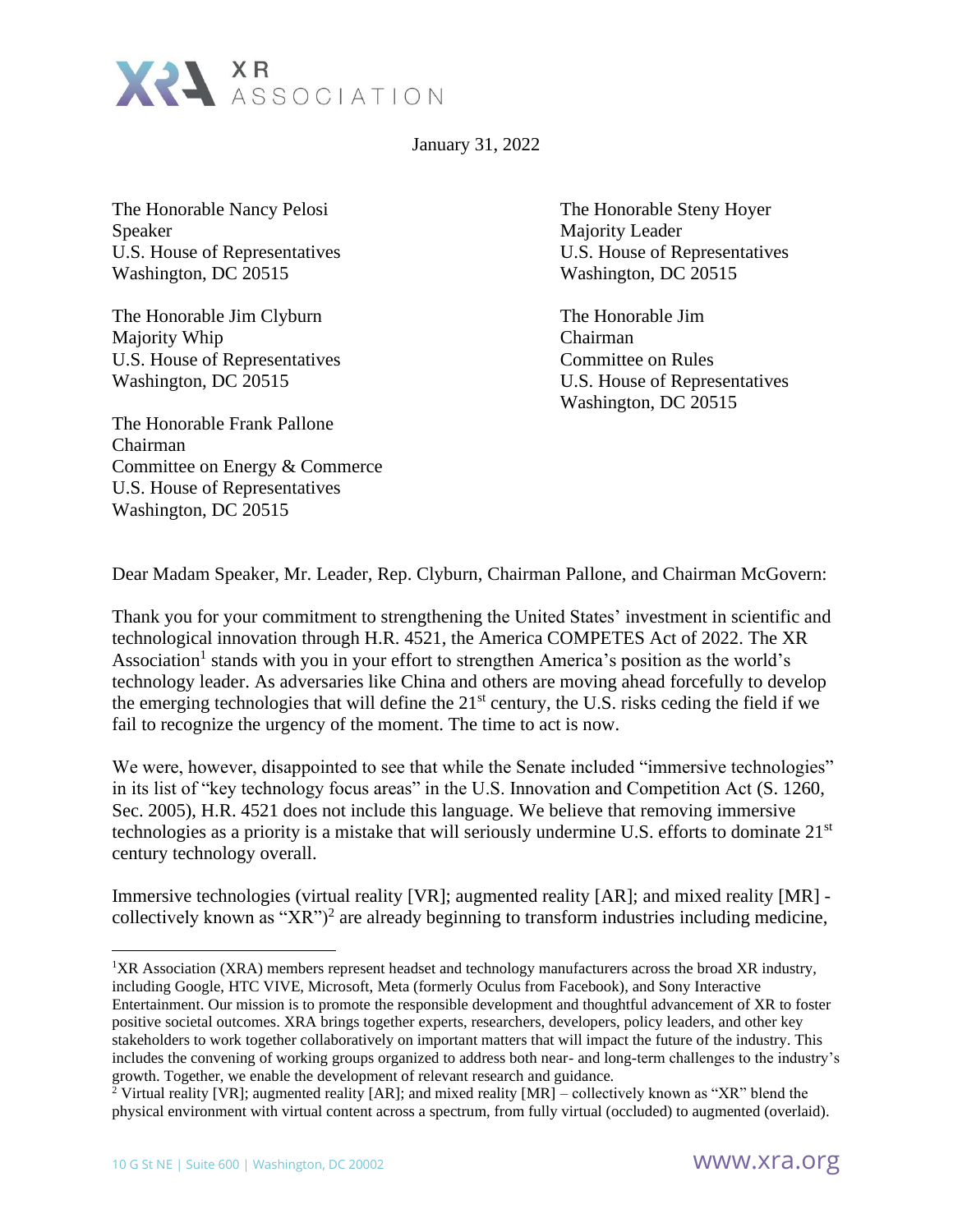healthcare, manufacturing, infrastructure, transportation, and education. XR is also expected to be the next major computing platform. What's more, immersive technologies are contributing to the development of other technologies included among H.R. 4521's specified priorities.

Representatives Suzan DelBene (D-WA), Yvette Clarke (D-NY), and Ted Lieu (D-CA) have submitted Amendment 196 to the Rules Committee to restore "immersive technologies" to the list of key technology focus areas in America COMPETES. *We write today to urge your support for including this amendment in the Rules Committee Print.*

## **Background**

The world is at the threshold of a Fourth Industrial Revolution in which the physical, digital, and biological worlds will increasingly merge, impacting all disciplines, economies, and industries.<sup>3</sup> Immersive technologies will be at the forefront of this transformation because they are at the center of what is a "technology ecosystem:" the most important emerging technologies are not separate and independent *–* rather, they are interconnected. The U.S. approach to technology research and development should reflect and foster that symbiosis.

To better understand the synergy between immersive technologies and other technologies highlighted in H.R. 4521, we can look to the powerful relationship between VR and artificial intelligence (AI) as an example. Recently, major advances have been made to bring VR and AI together to create a single form of technology that offers seemingly endless possibilities. Through AI, researchers improve simulations by endowing artificial agents with complex rules that emulate human behavior. Likewise, immersive technologies are helping to advance AI: looking to the evolution of human cognition, researchers posit that immersion of advanced AI agents in virtual worlds *–* exposing them to essential, real-world conditions and large numbers of human users with whom they must interact *–* is the special ingredient needed to bring AI to the next level. Indeed, scientists assert that VR may in fact trigger an evolutionary leap in AI.<sup>4</sup> The Department of Energy's Artificial Intelligence and Technology Office (AITO), whose stated mission is to "accelerate Machine Learning (ML) and AI-enabled capabilities," has recognized the symbiotic relationship between AI and XR and is focusing on their convergence. As AITO Director Pamela Isom noted in an interview with Forbes in January 2022, immersive experiences are exceptionally valuable for training and precision modeling. <sup>5</sup> DOE, one of the most science, technology, and innovation-focused U.S. federal agencies, continues to invest in transformative technology like XR.

https://www.weforum.org/pages/the-fourth-industrial-revolution-by-klaus-schwab).

https://www.goldmansachs.com/insights/pages/virtual-and-augmented-reality.html

<sup>&</sup>lt;sup>3</sup> Professor Klaus Schwab, Founder and Executive Chairman of the World Economic Forum first introduced the phrase "Fourth Industrial Revolution" in a 2015 article published by *Foreign Affairs*. Previous industrial revolutions liberated humankind from animal power, made mass production possible and brought digital capabilities to billions of people. This Fourth Industrial Revolution is, however, fundamentally different. It is characterized by a range of new technologies that are fusing the physical, digital, and biological worlds, impacting all disciplines, economies and industries, and even challenging ideas about what it means to be human (see

<sup>4</sup> "Artificial Intelligence and Virtual Worlds – Toward Human-Level AI Agents," Vladimir M. Petrović, Institute of Electrical and Electronics Engineers (IEEE), 2018. Available at

<sup>&</sup>lt;sup>5</sup> "How the US Department of Energy is Transforming AI," Kathleen Walsh, Forbes, January 22, 2022. Available at [https://www.forbes.com/sites/cognitiveworld/2022/01/22/how-the-us-department-of-energy-is-transforming](https://www.forbes.com/sites/cognitiveworld/2022/01/22/how-the-us-department-of-energy-is-transforming-ai/?sh=2e9ad0bc1cbe)[ai/?sh=2e9ad0bc1cbe](https://www.forbes.com/sites/cognitiveworld/2022/01/22/how-the-us-department-of-energy-is-transforming-ai/?sh=2e9ad0bc1cbe)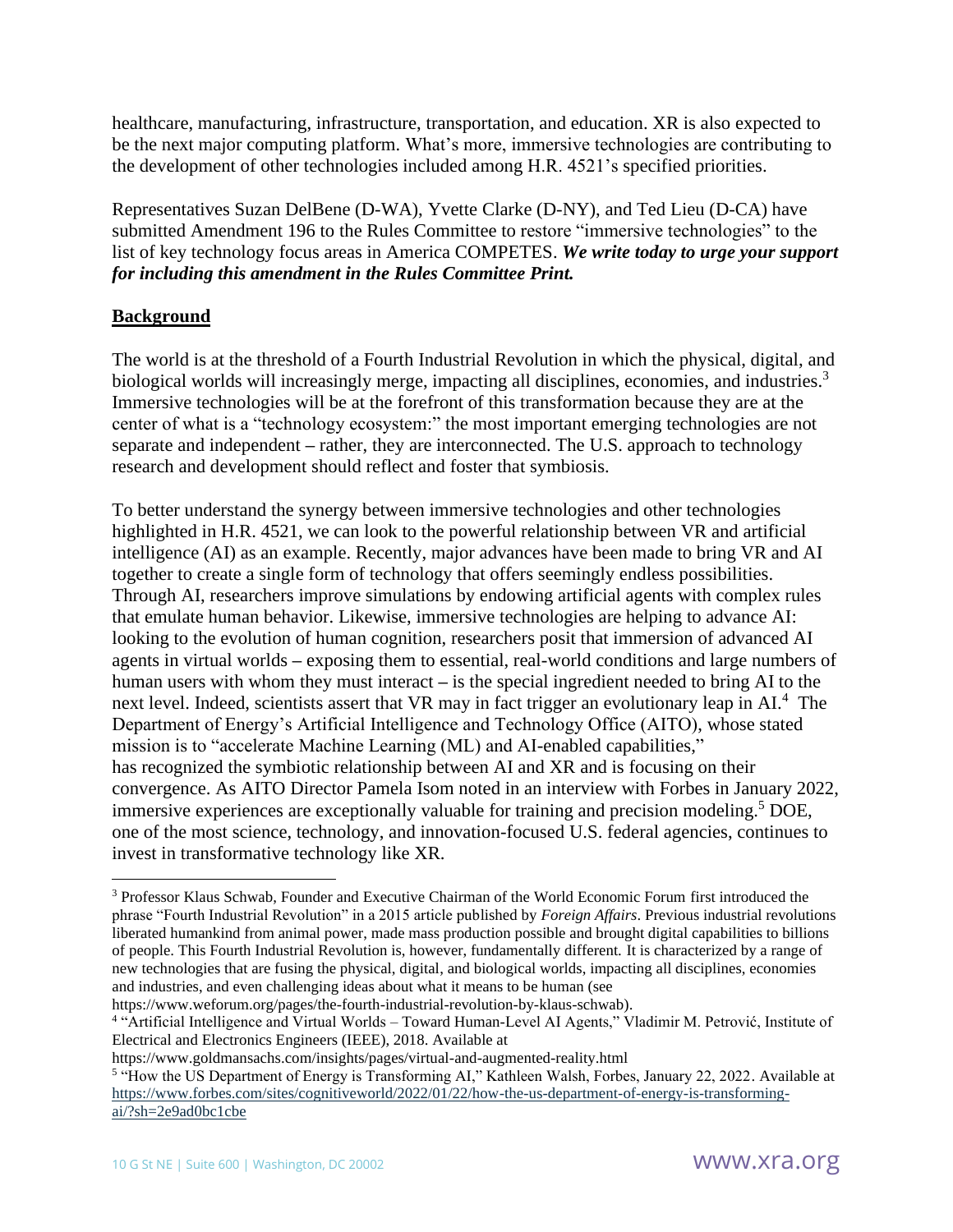XR is also a key part of the new-generation information and communications technologies ecosystem and will play an important role in driving the transformation and upgrade of core components, extensive smart devices, network transmission devices, cloud computing devices, telecommunications services, and software. The development of XR itself is also inextricably bound to near-eye display, rendering processing, spatial computing, perception and interaction, and network optical transmission (a technology area that is articulated in H.R. 4521's list of focus areas). Even 5G itself will be impacted. The ultra-high bandwidth, ultra-low latency, and ultra-high mobility of 5G enable the advancement of the immersive experience. As XR becomes a key area of 5G commercial use, 5G technology will improve to meet its requirements.

There are myriad other examples we could provide. But the larger point is this: it is the convergence of emerging technologies that will unlock the next wave of innovation, yielding new enterprise solutions that are greater than the sum of their parts. *Our focus must be on the future technology ecosystem as a whole – which includes immersive technologies as a critical member.* 

## **U.S. Competitiveness and Blunting China's Rise**

What's more, U.S. allies and adversaries alike have recognized the outsized potential of immersive technology. *In particular, China has taken impressive steps towards controlling XR's future. XR is featured prominently in the Made in China 2025 strategy*, and the Ministry of Industry and Information Technology, the National Development and Reform Commission, the Ministry of Science and Technology, the Ministry of Culture, and the Ministry of Commerce have all developed detailed strategies concerning XR. In addition, Chinese provincial and municipal local governments are proactively building industrial parks and labs to promote the development of local VR industries.<sup>6</sup> *Experts anticipate that XR will be the next major computing platform* (predecessors being the personal computer in 1984; the World Wide Web in 1993; and the smart phone in 2007), enabling an unprecedented leap forward in human enterprise.<sup>7</sup> We must not cede the field to China and others. Technology reflects the culture and values of the people who create it, and U.S. leadership in this area will ensure immersive technology is used to advance an open and flourishing society.

## **The DelBene/Clarke/Lieu Amendment**

Immersive technologies will play a preeminent role in achieving our national goals related to national security, economic competitiveness, domestic manufacturing, healthcare, education, agriculture, transportation, and workforce development – and will serve as a catalyst for advanced development in other critical technology fields as well. As a transformative technology in its own right and natural member of the cohort of technologies highlighted in the bill, immersive technology should be included in H.R. 4521.

<sup>6</sup> "Virtual Reality/Augmented Reality White Paper," China Academy of Information and Communications

Technology (CAICT), 2017. Available at: https://www-file.huawei.com/-/media/corporate/pdf/ilab/vr-ar-en.pdf <sup>7</sup> "Accelerating the Next Computing Platform," Medium.com, January 28, 2020. Available at

https://michaeltefula.medium.com/accelerating-the-next-computing-platform-fb3ed88d01e1